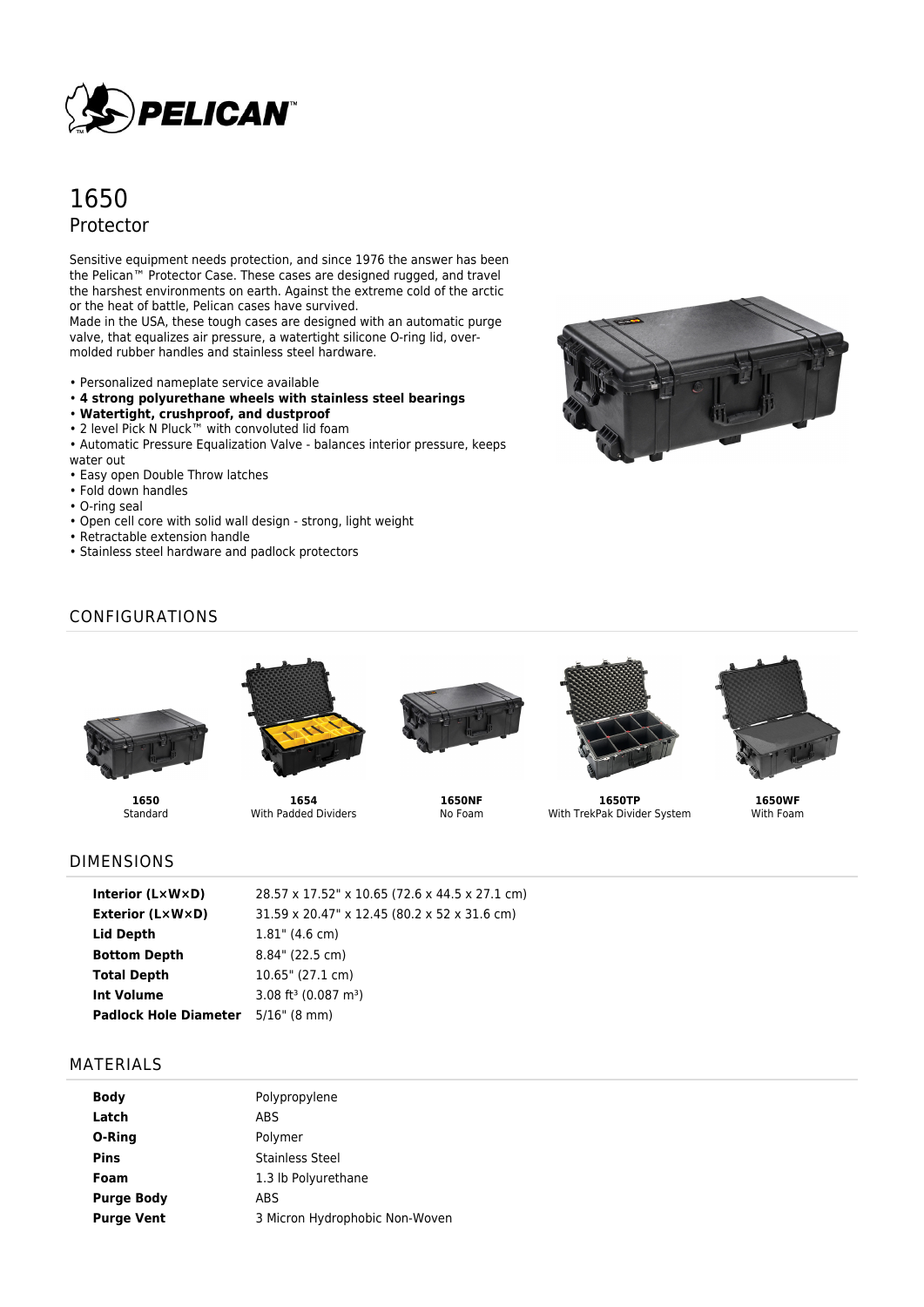## COLORS

**Black** Desert Tan **Desert Tan** OD Green

#### WEIGHT

| <b>Weight With Foam</b>   | 28.06 lbs (12.7 kg)  |
|---------------------------|----------------------|
| <b>Weight Empty</b>       | 24.03 lbs (10.9 kg)  |
| <b>Buoyancy</b>           | 181.00 lbs (82.1 kg) |
| <b>Master Pack Weight</b> | 30.10 lbs (13.7 kg)  |

### TEMPERATURE

| <b>Minimum Temperature</b> | $-40^{\circ}$ F (-40 $^{\circ}$ C) |
|----------------------------|------------------------------------|
| <b>Maximum Temperature</b> | 210°F (98.9 °C)                    |

#### CERTIFICATIONS

**IP67 MIL C-4150J Def Stan 81-41 STANAG 4280 ATA 300**

## OTHER

| Wheels              |     |
|---------------------|-----|
| Extendable Handle   | yes |
| Master Pack         | 1   |
| <b>Nameplate</b>    | yes |
| <b>Reduced Area</b> | yes |
| <b>Military</b>     | ves |

## ACCESSORIES



**1651** 4 pc. Replacement Foam Set



**1650TPKIT** TrekPak Case Divider Kit



**1652** Pick N Pluck™ Sections Only (set of 2)



**1650TPDIV** Extra TrekPak Dividers



**1653** Replacement O-ring



**1507** Quick Mounts - set of 4



**1655** Padded Divider Set



**1506TSA** TSA Lock



**1659** Photo/Lid Organizer



**1500D** Desiccant Silica Gel